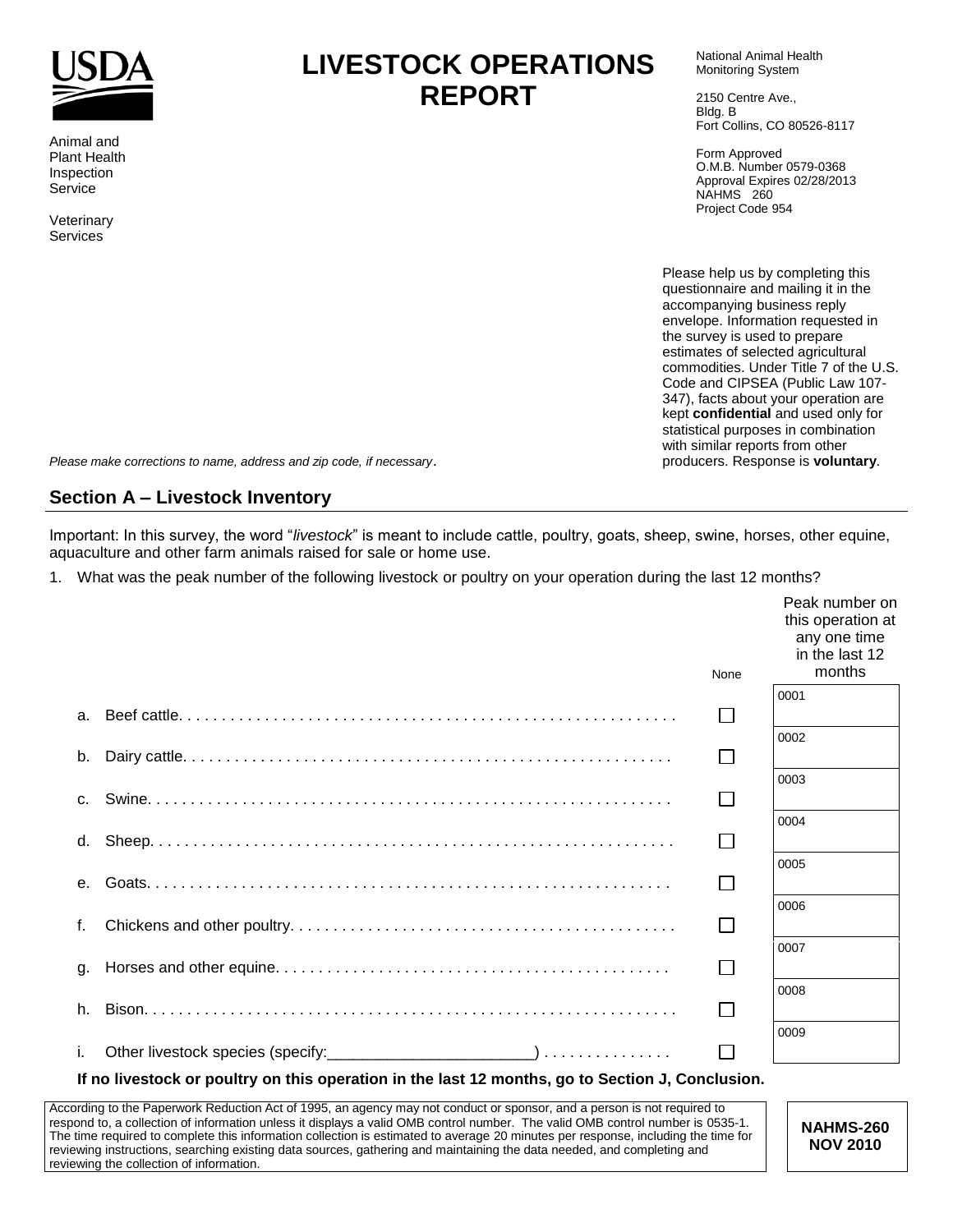- 2. During the last 12 months, were any **new** livestock or poultry brought onto your operation?.. . 0010 <sub>1</sub> Yes <sub>3</sub> No
- 3. During the last 12 months, were any livestock or poultry moved off and **returned** to your operation (e.g., taken to fair, bred elsewhere, etc.)?. .. . . . . . . . . . . . . . . . . . . . . . . . . . . . . . . 0011  $\sqrt{1 + 1}$  Yes  $\sqrt{3}$  No

#### **If you answered "No" to both items 2 and 3, go to Section B.**

For the next two questions, "isolate" means to prevent nose-to-nose contact and to prevent the sharing of feed, drinking water, and equipment with other animals of the same species already present.

4. During the last 12 months, did you rarely, sometimes, or always isolate the new or returning animals for a period of time?

| 0012 | Always. On average, how many days did you isolate new | 0175 | (Skip to Section B)         |
|------|-------------------------------------------------------|------|-----------------------------|
|      | Sometimes. On average, how many days did you isolate  | 0176 | (continue to next question) |

 $\Box$  Rarely, or never (continue to next question)

5. Which of the following are reasons you sometimes or rarely isolate new or returning animals? (Check all that apply.)

| □ I do not have a separate enclosure or extra equipment for isolating animals<br>0013 |  |  |  |  |  |  |  |  |
|---------------------------------------------------------------------------------------|--|--|--|--|--|--|--|--|
|---------------------------------------------------------------------------------------|--|--|--|--|--|--|--|--|

- $0139$   $\Box$  I trust the source of the new animals, or the place from which the animals are returning
- 0140 **I** have inadequate labor or time to implement isolation
- 0141 **I** I don't believe isolation is beneficial or prevents disease
- 0142 Other reasons (specify: \_\_\_\_\_\_\_\_\_\_\_\_\_\_\_\_\_\_\_\_\_\_\_\_\_\_\_\_\_)

## **Section B – Crop Inventory**

|                | 1. Were any of the following crops grown on your operation during the last 12 months? |                        |                |
|----------------|---------------------------------------------------------------------------------------|------------------------|----------------|
|                |                                                                                       | 0014 $\frac{1}{1}$ Yes | $_3\square$ No |
| b.             |                                                                                       |                        | $_3\square$ No |
| $C_{1}$        |                                                                                       |                        | $_3\square$ No |
| d.             |                                                                                       |                        | $_3\square$ No |
| e <sub>1</sub> |                                                                                       | 0018 $\sqrt{1}$ Yes    | $_3\square$ No |
| f.             |                                                                                       | 0019 $\sqrt{1}$ Yes    | $_3\square$ No |
| q.             |                                                                                       | 0020 $\sqrt{1}$ Yes    | $_3\square$ No |
| h.             |                                                                                       |                        | $_3\square$ No |
| i.             |                                                                                       |                        | $_3$ No        |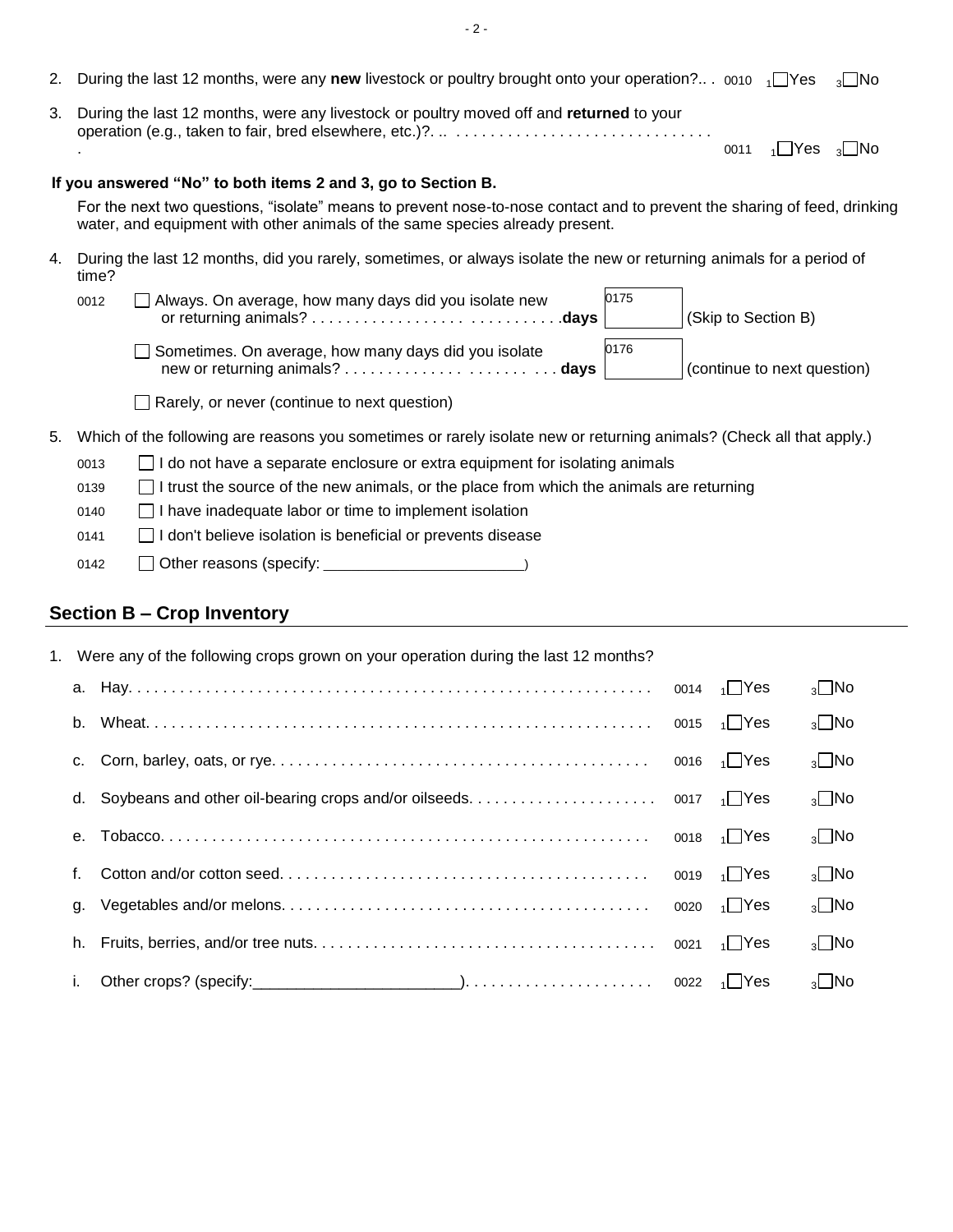### **Section C – Marketing**

1. Which of the following best describes the total dollar value of agricultural products sold from this operation in 2010? (Check one only. Please report **gross sales**, the total of all sales before subtracting operating expenses, payment of taxes, or other expenses.)

| 0023 | 1   None                        | $\sqrt{5}$ \$100,000 to \$249,999 |
|------|---------------------------------|-----------------------------------|
|      | $\sqrt{2}$ Less than \$10,000   | $\sqrt{250,000}$ to \$499,999     |
|      | $\sqrt{3}$ \$10,000 to 49,999   | $_{7}$ \$500,000 or more          |
|      | $\sqrt{4}$ \$50,000 to \$99,999 |                                   |

2. Do you **market** or **advertise** any of your agricultural products as:

|    |                                                                                   | $\sqrt{1}$ Yes | $_3$ No                   |
|----|-----------------------------------------------------------------------------------|----------------|---------------------------|
| b. |                                                                                   | $\sqrt{1}$ Yes | $\sqrt{2}$ No             |
|    |                                                                                   | $\sqrt{1}$ Yes | $\sqrt{2}$ No             |
| d. |                                                                                   | $\sqrt{1}$ Yes | $_3\square$ No            |
|    |                                                                                   | $\sqrt{1}$ Yes | $\sqrt{2}$ No             |
|    |                                                                                   | $\sqrt{1}$ Yes | $_3\square$ No            |
| q. | Certified humane by American Humane Association, Humane Farm Animal Care          | $\sqrt{1}$ Yes | $\sqrt{2}$ No             |
| h. | Promoting conservation (e.g., land preservation, Predator Friendly Certification, | 1 IYes         | $\lceil \cdot \rceil$ INo |

#### 3. In the last 12 months, what percentage of this operation's animals or animal products were marketed through the following channels? **Percent**

| or animal products were marketed through the following channels?                     | <b>Percent</b> |
|--------------------------------------------------------------------------------------|----------------|
|                                                                                      | 0032           |
|                                                                                      | 0033           |
| c. Direct to <b>individual</b> or <b>consumer</b> (e.g., farmer's market, Community  | 0034           |
| d. Direct to health food/specialty food stores (e.g., Whole Foods, etc.)             | 0035           |
|                                                                                      | 0036           |
| f. As a member of a <b>cooperative wholesale</b> distribution channel (farmer-owned) | 0037           |
|                                                                                      | 0038           |
|                                                                                      | 100%           |
| $\Omega$ a very use the internet to merket envert your explainting producte?         |                |

|  |  | 4. Do you use the internet to market any of your agricultural products? |  |  |  |  |
|--|--|-------------------------------------------------------------------------|--|--|--|--|
|--|--|-------------------------------------------------------------------------|--|--|--|--|

| 0039 |  |  | $_3\Box$ No – (Skip to Section D) |  |
|------|--|--|-----------------------------------|--|
|------|--|--|-----------------------------------|--|

| $_{1}\Box$ Yes – Which of the following do you use? (Check all that apply.) |  |  |
|-----------------------------------------------------------------------------|--|--|
|-----------------------------------------------------------------------------|--|--|

| $\Box$ Website for farm business<br>0040 |
|------------------------------------------|
|------------------------------------------|

- $0143$  E-mail messages
- 0144 On-line farm directory (a list of local farms on a website)
- $0145$   $\Box$  Facebook
- 0146 **On-line message board (e.g., Craigslist, etc.)**
- 0147 Other (specify:\_\_\_\_\_\_\_\_\_\_\_\_\_\_\_\_\_\_\_\_\_\_\_\_\_\_\_\_\_\_\_\_\_)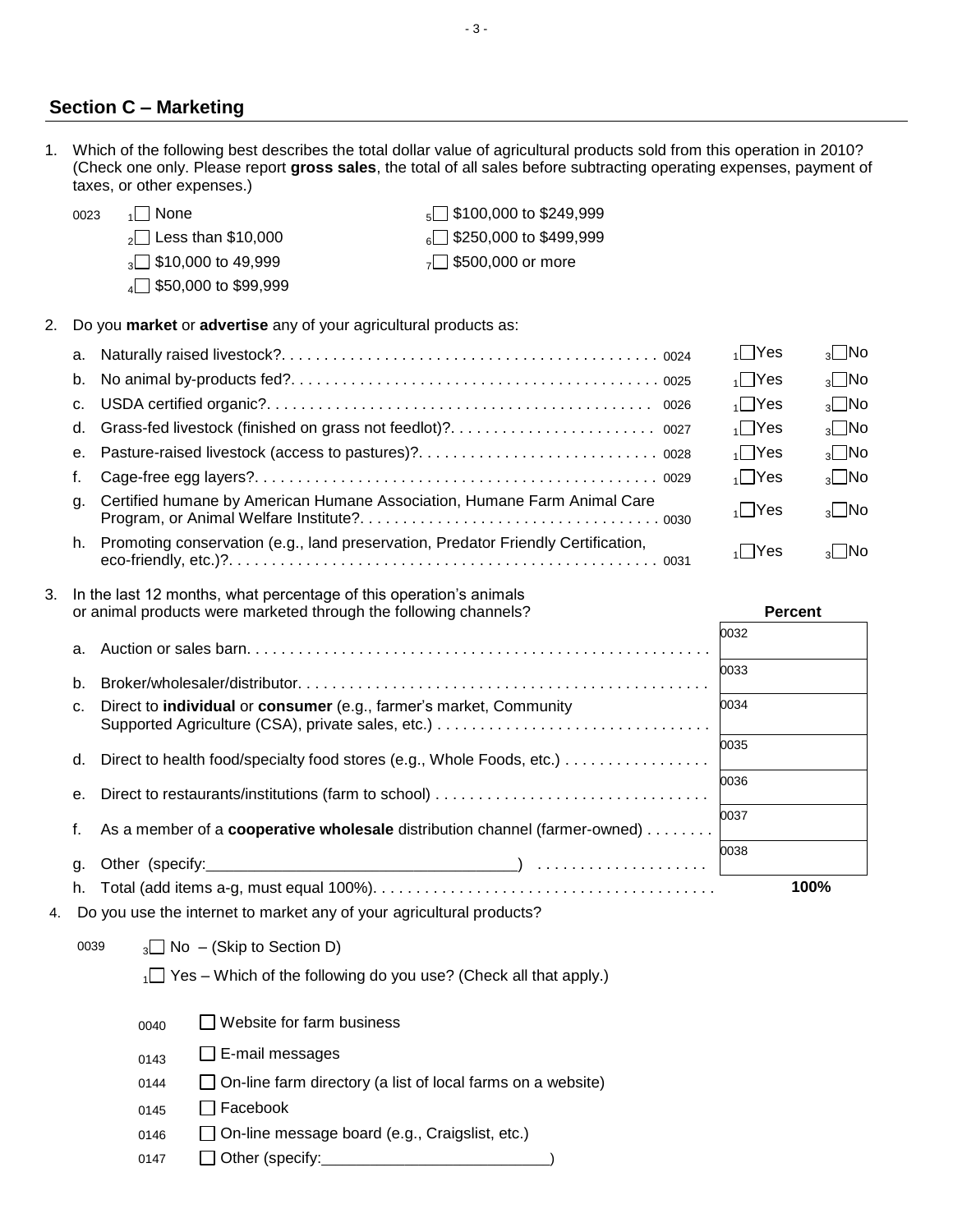## **Section D – Future Plans**

1. Do you expect to continue farming over the next 5 years?

<sup>0042</sup> <sup>1</sup> **Yes, complete this column↓** <sup>3</sup> **No, complete this column ↓**

|    | How necessary are the following factors to your<br>decision to continue farming?                                                  |      |                |                |                |    | How important are the following factors to your decision to<br>leave farming in the next 5 years?                 |      |                |                |                |  |
|----|-----------------------------------------------------------------------------------------------------------------------------------|------|----------------|----------------|----------------|----|-------------------------------------------------------------------------------------------------------------------|------|----------------|----------------|----------------|--|
|    |                                                                                                                                   |      |                | How Necessary? |                |    |                                                                                                                   |      |                | How Important? |                |  |
|    |                                                                                                                                   |      | Not            | Somewhat       | Very           |    |                                                                                                                   |      | Not            | Somewhat       | Very           |  |
| a. | Stable cost of<br>farm expenses                                                                                                   | 0044 | $\Box$         | $\overline{2}$ | $3\Box$        | a. | Cost of farm expenses                                                                                             | 0051 | $\overline{1}$ | 2              | $3\Box$        |  |
| b. | Improved prices<br>you get for your<br>products                                                                                   | 0045 | $\overline{1}$ | $2\Box$        | $3\Box$        | b. | Prices you get for<br>your products                                                                               | 0052 | $\overline{1}$ | 2              | $3\Box$        |  |
| c. | Greater stability<br>of prices for<br>your products                                                                               | 0046 | $\overline{1}$ | $2\Box$        | 3 <sub>1</sub> | c. | Instability of prices you<br>get for your products                                                                | 0053 | $\overline{1}$ | 2              | 3 <sub>1</sub> |  |
| d. | Interest rates on<br>debt remain low 0047                                                                                         |      | $\overline{1}$ | $2\Box$        | $3\Box$        | d. | Access to markets                                                                                                 | 0054 | $\overline{1}$ | 2              | $3\Box$        |  |
| е. | Access to<br>operating loans 0048                                                                                                 |      | 1              | $2\Box$        | $3\Box$        | е. | Interest rates on debt                                                                                            | 0055 | $\overline{1}$ | 2              | 3 <sub>1</sub> |  |
| f. | Ability to find<br>off-farm<br>employment to<br>supplement<br>income                                                              | 0049 | $\Box$         | $2\Box$        | $3\Box$        | f. | Access to operating loans 0056                                                                                    |      | $\overline{1}$ | $2\Box$        | $3\Box$        |  |
| g. | Other factors<br>(specify:                                                                                                        | 0050 | $\Box$         | $2\Box$        | $3\Box$        | g. | Difficulty finding off-farm<br>employment to supplement<br>income                                                 | 0057 | $\overline{1}$ | $\overline{2}$ | $3\Box$        |  |
|    |                                                                                                                                   |      |                |                |                | h. | Lack of interest from future<br>generations (no farm<br>successor)                                                | 0058 | $\overline{1}$ | $2\Box$        | $3\Box$        |  |
|    |                                                                                                                                   |      |                |                |                | i. | Opportunity to sell land for<br>non-farm purpose (e.g.,<br>urban development,<br>preservation project, etc.) 0059 |      | $1\Box$        | $\overline{2}$ | $3\Box$        |  |
|    |                                                                                                                                   |      |                |                |                | j. | <b>Burden of Government</b><br>regulations                                                                        | 0060 | 1              | 2              | $3\Box$        |  |
|    |                                                                                                                                   |      |                |                |                | k. | Other factors (specify:                                                                                           | 0061 | $\overline{1}$ | $2\Box$        | $3\Box$        |  |
|    |                                                                                                                                   |      |                |                |                |    | Which of the following best describes your plans<br>after leaving farming? (Check one only)                       |      |                |                |                |  |
|    | $\Box$ Retirement<br>0062<br>Change to a different job/career<br>2 <sup>l</sup><br>Other (specify: ____________<br>3 <sup>L</sup> |      |                |                |                |    |                                                                                                                   |      |                |                |                |  |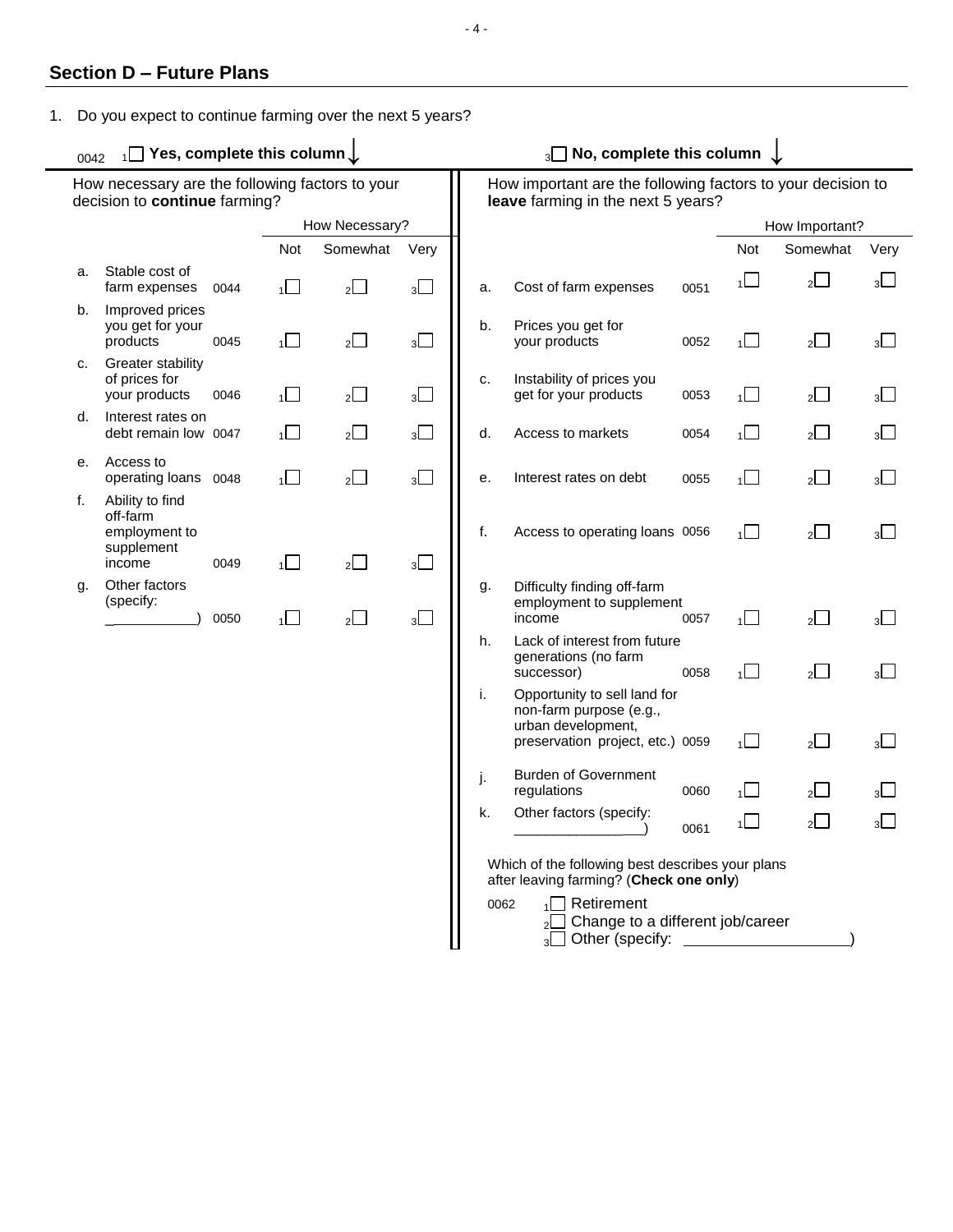| 1. | Do you use any of the following for slaughtering livestock or poultry (for home use or sale)? |                                                                                                                                                |            |                                                                |  |            |                   |  |  |
|----|-----------------------------------------------------------------------------------------------|------------------------------------------------------------------------------------------------------------------------------------------------|------------|----------------------------------------------------------------|--|------------|-------------------|--|--|
|    | a.                                                                                            |                                                                                                                                                |            |                                                                |  |            | $_3\square$ No    |  |  |
|    | b.                                                                                            |                                                                                                                                                | $\Box$ Yes | $_3\square$ No                                                 |  |            |                   |  |  |
|    |                                                                                               |                                                                                                                                                | 0067       |                                                                |  |            |                   |  |  |
|    |                                                                                               | If yes, what is the farthest one-way distance to the slaughter facility? miles                                                                 |            |                                                                |  |            |                   |  |  |
| 2. |                                                                                               | Do you transport your animals or products to sell them? (e.g., to auction, other farms,                                                        |            |                                                                |  |            |                   |  |  |
|    | $_3\square$ No<br>$\Box$ Yes<br>0068<br>1I                                                    |                                                                                                                                                |            |                                                                |  |            |                   |  |  |
|    |                                                                                               |                                                                                                                                                |            |                                                                |  | 0069       |                   |  |  |
|    |                                                                                               |                                                                                                                                                |            |                                                                |  |            |                   |  |  |
| 3. |                                                                                               | Do you use any of the following to obtain feed for your livestock or poultry?                                                                  |            |                                                                |  |            |                   |  |  |
|    | а.                                                                                            |                                                                                                                                                |            |                                                                |  | $\Box$ Yes | No<br>$3^{\vert}$ |  |  |
|    | b.                                                                                            |                                                                                                                                                |            |                                                                |  | $\Box$ Yes | $_3\square$ No    |  |  |
|    |                                                                                               |                                                                                                                                                |            |                                                                |  | 0072       |                   |  |  |
|    |                                                                                               | If yes, what is the farthest one-way distance feed is transported? miles                                                                       |            |                                                                |  |            |                   |  |  |
|    | c.                                                                                            |                                                                                                                                                |            |                                                                |  | $\Box$ Yes | $_3\square$ No    |  |  |
|    |                                                                                               |                                                                                                                                                |            |                                                                |  | 0074       |                   |  |  |
|    |                                                                                               | If yes, what is the farthest one-way distance you travel? miles                                                                                |            |                                                                |  |            |                   |  |  |
| 4. |                                                                                               | Does anyone in your household, including yourself, earn income from an off-farm job?                                                           |            |                                                                |  |            |                   |  |  |
|    |                                                                                               |                                                                                                                                                |            |                                                                |  |            |                   |  |  |
|    | 0075                                                                                          | $_3\Box$ No - (Skip to Section F)                                                                                                              |            |                                                                |  |            |                   |  |  |
|    |                                                                                               | Yes - (Continue to next question)                                                                                                              |            |                                                                |  |            |                   |  |  |
| 5. |                                                                                               | What industry(s) do they or you work in? (Check all that apply.)                                                                               |            |                                                                |  |            |                   |  |  |
|    |                                                                                               |                                                                                                                                                |            |                                                                |  |            |                   |  |  |
|    | 0077                                                                                          | Agriculture, forestry, fishing, hunting,<br>or mining                                                                                          | 0169       | Wholesale trade, warehousing, utilities or transportation      |  |            |                   |  |  |
|    | 0164                                                                                          | Construction                                                                                                                                   | 0170       | Finance, insurance, real estate, and other professional        |  |            |                   |  |  |
|    | 0165                                                                                          | Manufacturing                                                                                                                                  | 0171       | services<br>Recreation or tourism including eating and lodging |  |            |                   |  |  |
|    | 0166                                                                                          | <b>Education services</b>                                                                                                                      | 0172       | Retail trade or personal services                              |  |            |                   |  |  |
|    | 0167<br>0168                                                                                  | Healthcare services<br>Other government services                                                                                               | 0173       | Other (specify:_______________                                 |  |            |                   |  |  |
|    |                                                                                               |                                                                                                                                                |            |                                                                |  |            |                   |  |  |
| 6. |                                                                                               | What is the farthest one-way distance anyone in your household                                                                                 |            |                                                                |  | 0078       |                   |  |  |
|    |                                                                                               |                                                                                                                                                |            |                                                                |  |            |                   |  |  |
|    |                                                                                               | <b>Section F - Use of Veterinarians</b>                                                                                                        |            |                                                                |  |            |                   |  |  |
| 1. |                                                                                               | How many miles away is the nearest veterinarian that works with your type(s) of livestock or poultry (Check one only)?                         |            |                                                                |  |            |                   |  |  |
|    |                                                                                               |                                                                                                                                                |            |                                                                |  |            |                   |  |  |
|    | 0079                                                                                          | 29 miles or less                                                                                                                               |            | 300 miles or more                                              |  |            |                   |  |  |
|    |                                                                                               | 30 - 99 miles<br>100 - 299 miles                                                                                                               |            | No veterinarian available for my type of animals<br>Don't know |  |            |                   |  |  |
|    |                                                                                               |                                                                                                                                                |            |                                                                |  |            |                   |  |  |
| 2. |                                                                                               | In the last 12 months, did you use a veterinarian for your livestock or poultry? (e.g., treatment, consultation, health<br>certificates, etc.) |            |                                                                |  |            |                   |  |  |
|    | 0080                                                                                          | $\sqrt{1}$ Yes - (Go to Section G)                                                                                                             |            |                                                                |  |            |                   |  |  |
|    |                                                                                               |                                                                                                                                                |            |                                                                |  |            |                   |  |  |
|    |                                                                                               | $_3\Box$ No - (Continue to next question)                                                                                                      |            |                                                                |  |            |                   |  |  |
|    |                                                                                               | 3. What were the reasons for not using a veterinarian? (Check all that apply.)                                                                 |            |                                                                |  |            |                   |  |  |

| 0081 | $\Box$ Too expensive                                                     |
|------|--------------------------------------------------------------------------|
| 0160 | $\Box$ No veterinarian available in my area or veterinarian too far away |
| 0161 | $\Box$ I provide my own health care for my animals                       |
| 0162 | $\Box$ No disease or other need for veterinarian                         |
| 0163 | $\Box$ Other reasons (specify:                                           |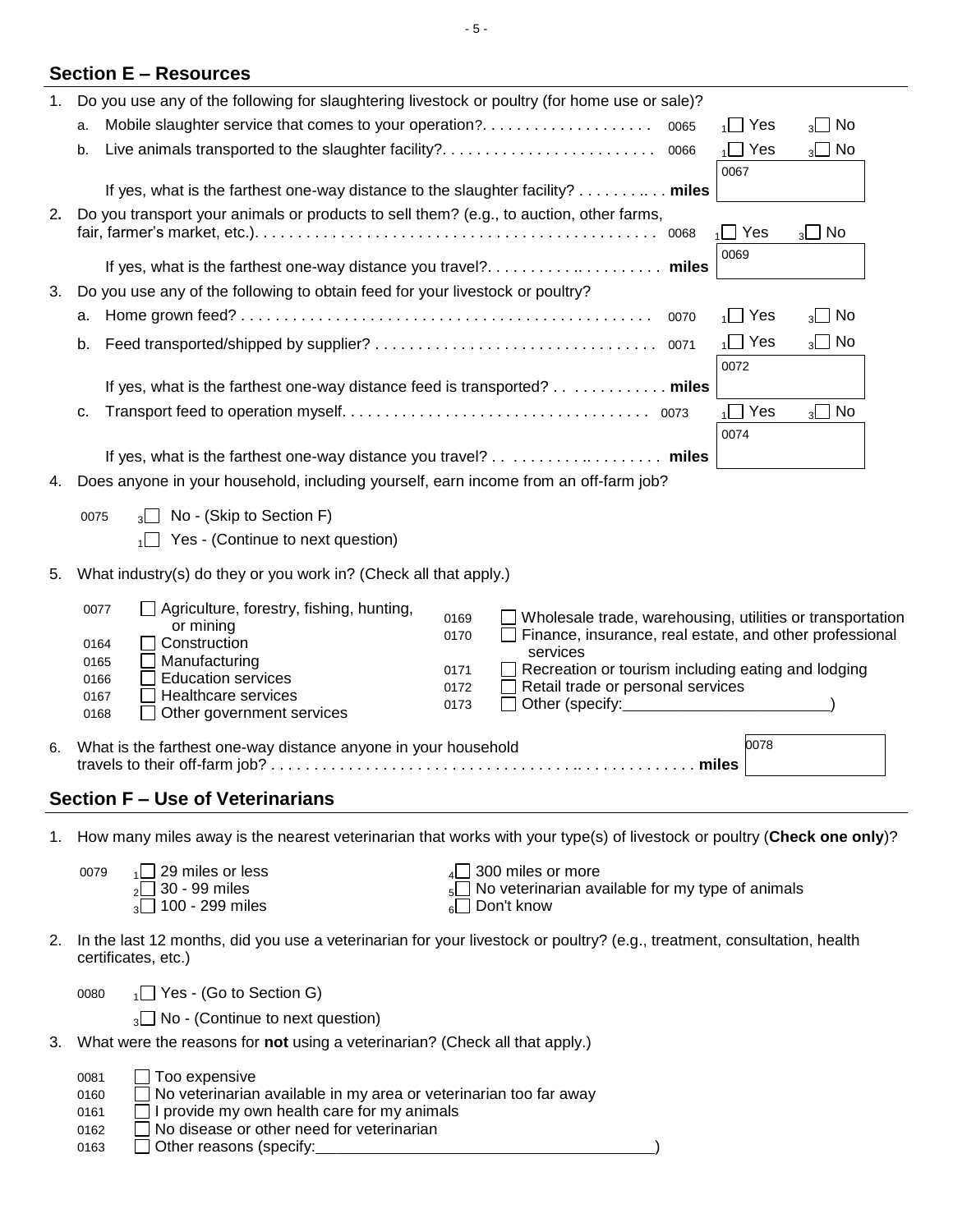### **Section G – General Management**

1. In the last 12 months, have you used natural or alternative medicine such as holistic, herbal or homeopathic treatments for your livestock or poultry?(e.g., garlic for parasites, echinacea, chiropractic, acupuncture, etc.)

- 6 -

|    | $\sqrt{2}$ No<br>0083                                                                                                                                                                     |  |  |  |  |  |  |
|----|-------------------------------------------------------------------------------------------------------------------------------------------------------------------------------------------|--|--|--|--|--|--|
|    |                                                                                                                                                                                           |  |  |  |  |  |  |
|    | 2. In the last 12 months, did your livestock or poultry ever share a pasture at the same<br>$_3\Box$ No<br>$\vert$   Yes<br>time with livestock or poultry from other operations?<br>0084 |  |  |  |  |  |  |
| 3. | Do you have a fence around the entire perimeter of your livestock or poultry area that keeps out animals from other<br>operations?                                                        |  |  |  |  |  |  |
|    | $_3\Box$ No (Go to Item 5)<br>0085                                                                                                                                                        |  |  |  |  |  |  |
|    | $\sqrt{1}$ Yes (Continue to next question)                                                                                                                                                |  |  |  |  |  |  |
|    | 4. Is there anywhere along this perimeter that your livestock or poultry has nose-to-nose<br>$\sqrt{1}$ Yes<br>$\sqrt{3}$ No<br>0087                                                      |  |  |  |  |  |  |
|    | E - If you had liveated canoultry as your executive you currented of bouise a ferrive existed disease (a disease not been                                                                 |  |  |  |  |  |  |

If you had livestock or poultry on your operation you suspected of having a foreign animal disease (a disease not known to be present in the United States, such as foot-and-mouth disease or exotic Newcastle disease, etc.) how likely are you to directly contact the following resources?

|    |  | <b>Not</b><br>Likely | Somewhat<br>Likelv | Verv<br>Likely |
|----|--|----------------------|--------------------|----------------|
|    |  |                      | $2^{\circ}$        |                |
| b. |  |                      | $2^{\square}$      | $3+$           |
|    |  |                      | $\overline{2}$     | 3 <sup>1</sup> |
|    |  |                      | $2^{\square}$      |                |
| е. |  |                      | $\mathcal{D}$      |                |

## **Section H – Federal Livestock and Poultry Compensation**

Both USDA and State Veterinarians are responsible for controlling a specific set of regulated diseases, such as tuberculosis, brucellosis, pseudorabies, exotic Newcastle disease, etc. If it is determined that a herd or flock is infected and must be removed and euthanized to prevent disease spread of these regulated diseases, Federal law provides compensation (indemnity) to the producer based upon "fair-market value" of the animals lost.

1. Have you previously heard of Federal compensation (indemnity) as described above?. . . . . . . . . . . . . . . . . . . . . . . . . . . . . . . . . . . . . . . . . . . . . . . . . . . . . . . . . . . . . <sup>0094</sup> <sup>1</sup> Yes <sup>3</sup> No

The next questions in this section ask for **your opinion** about how the Federal government should compensate farmers for animals removed or euthanized to prevent disease spread.

2. In your opinion, which of the following should be used to determine the fair-market value for a production animal removed or euthanized to prevent the spread of a regulated disease? (Check one only.)

 $0095 \text{ m}$  The market price of healthy young breeding replacement stock  $_2\square$  The market price of healthy animals of similar age, weight, and purpose on a similar farm  $3\Box$  The current market price of a cull animal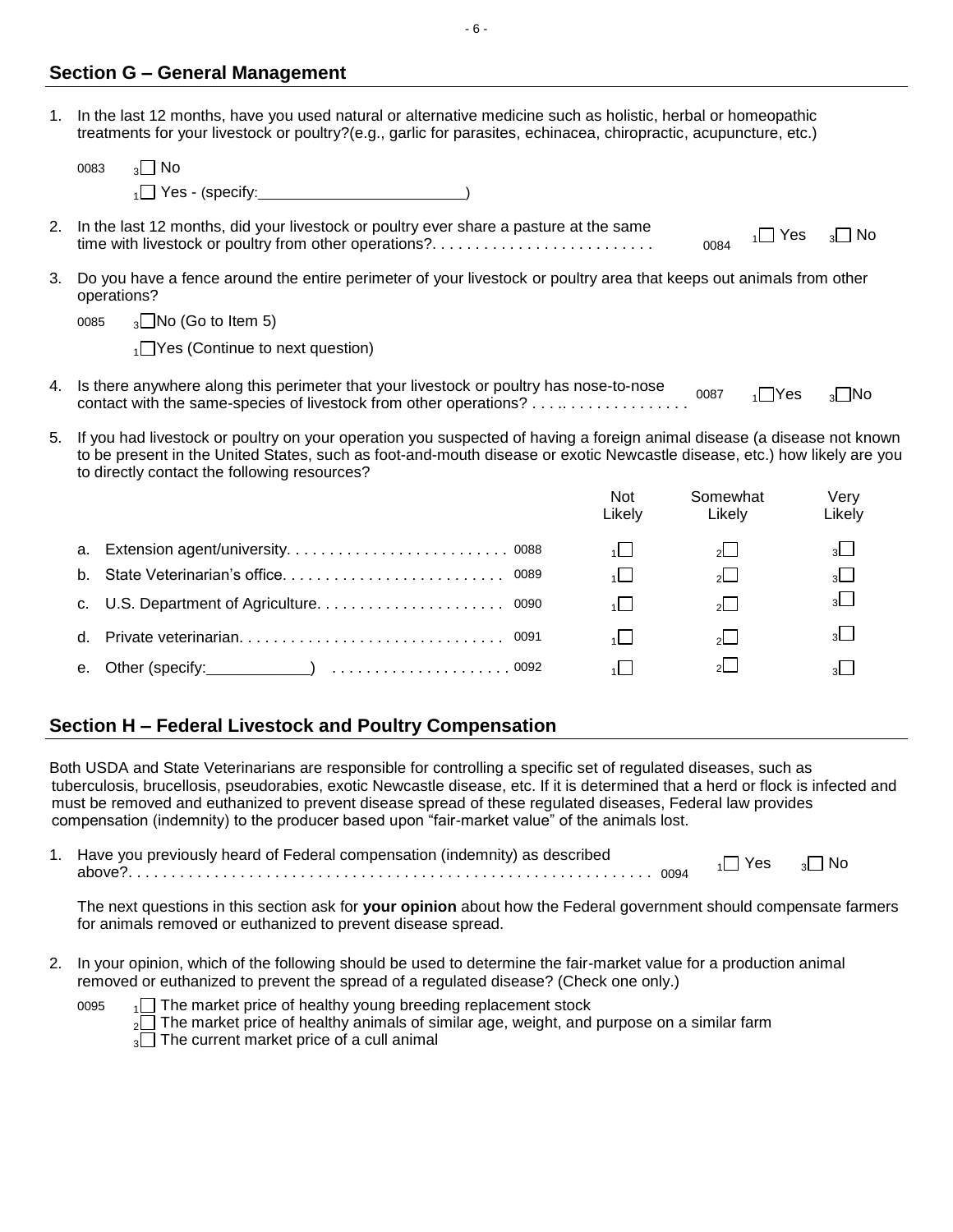For the next question, "*infectious disease management*" is defined as: Management practices that reduce the chance that infectious disease will be carried onto the farm by animals or people.

- 3. Which of the following statements do you agree with more? (Check one only.)
	- 0096  $\Box$  The government should take into account a livestock owner's infectious disease management practices when determining compensation.
		- <sub>2</sub> The government should pay full compensation regardless of a livestock owner's infectious disease management practices

## **Section I – Your Operation**

| 1. | Please rate the importance to you of the following reasons for                                                  |                                 | How Important?                                   |                        |  |  |  |  |
|----|-----------------------------------------------------------------------------------------------------------------|---------------------------------|--------------------------------------------------|------------------------|--|--|--|--|
|    | farming:                                                                                                        |                                 |                                                  |                        |  |  |  |  |
|    | а.                                                                                                              | $\Box$ Not                      | $_2\square$ Somewhat                             | $_3\square$ Very       |  |  |  |  |
|    | Maintain farm for future generations. 0101<br>b.                                                                | $\sqrt{1}$ Not                  | $_2\square$ Somewhat                             | $_3$ Very              |  |  |  |  |
|    | c.                                                                                                              | $\Box$ Not                      | $_{2}$ Somewhat                                  | $_3$ Very              |  |  |  |  |
|    | d.                                                                                                              | Not<br>$\overline{\phantom{a}}$ | $_{2}$ Somewhat                                  | $_3\square$ Very       |  |  |  |  |
|    | Products for personal consumption. 0104<br>е.                                                                   | $\Box$ Not                      | <sub>2</sub> □Somewhat                           | $3$ Very               |  |  |  |  |
|    | f.                                                                                                              | $\overline{1}$ Not              | $_{2}$ Somewhat                                  | $_3\square$ Very       |  |  |  |  |
|    | Other reasons for farming (specify: ________________)<br>g.<br>0106                                             | $\overline{1}$ Not              | $_{2}$ Somewhat                                  | $3$ <sup>O</sup> Very  |  |  |  |  |
| 2. | How useful would additional training be to you and your farm business in the following areas?                   |                                 |                                                  |                        |  |  |  |  |
|    |                                                                                                                 |                                 | How Useful?                                      |                        |  |  |  |  |
|    | Infectious disease management practices. 0107<br>а.                                                             | $\Box$ Not                      | <sub>2</sub> □Somewhat                           | $_3$ Very              |  |  |  |  |
|    | b.                                                                                                              | $\overline{1}$ Not              | $_{2}$ Somewhat                                  | $_3\square$ Very       |  |  |  |  |
|    | С.                                                                                                              | $\overline{1}$ Not              | <sub>2</sub> □Somewhat                           | $_3\square$ Very       |  |  |  |  |
|    | d.                                                                                                              | $\Box$ Not                      | <sub>2</sub> □Somewhat                           | $\sqrt{3}$ Very        |  |  |  |  |
|    | е.                                                                                                              | $\overline{1}$ Not              | ∍ <sup>O</sup> Somewhat                          | $3$ Very               |  |  |  |  |
|    | f.                                                                                                              | $\overline{1}$ Not              | $_{2}$ Somewhat                                  | $_3\square$ Very       |  |  |  |  |
|    | Government programs and regulations. 0113<br>g.                                                                 | Not<br>1 I                      | $_2\square$ Somewhat                             | $_3\square$ Very       |  |  |  |  |
|    | Rules governing interstate or international movement of<br>h.                                                   |                                 |                                                  |                        |  |  |  |  |
|    | 0114                                                                                                            | $\Box$ Not<br>$\Box$ Not        | <sub>2</sub> □Somewhat<br><sub>2</sub> □Somewhat | $_3$ Very<br>$_3$ Very |  |  |  |  |
|    | How to transfer the farm to the next generation. 0115<br>i.                                                     | $\overline{1}$ Not              | $_{2}$ Somewhat                                  | $3$ <sup>O</sup> Very  |  |  |  |  |
|    | j.                                                                                                              |                                 |                                                  |                        |  |  |  |  |
| 3. | How would you prefer to receive training or additional information? (Check all that apply.)                     |                                 |                                                  |                        |  |  |  |  |
|    | Through local extension office<br>0117<br>0150                                                                  | Internet                        |                                                  |                        |  |  |  |  |
|    | Presentation by expert<br>0148<br>0151                                                                          | Livestock association/club      |                                                  |                        |  |  |  |  |
|    | Written publication<br>0149                                                                                     |                                 |                                                  |                        |  |  |  |  |
|    | 4. How many hours per month do you spend completing paperwork related to local, state,                          |                                 | 0122                                             |                        |  |  |  |  |
|    |                                                                                                                 |                                 |                                                  |                        |  |  |  |  |
| 5. | Which of the following best describes this farm? (Check one only.)                                              |                                 |                                                  |                        |  |  |  |  |
|    | $\Box$ Retirement farm (the principal operator is retired from another occupation)<br>0123                      |                                 |                                                  |                        |  |  |  |  |
|    | $\sim$ Residential/lifestyle farm (the principal operator's primary occupation is something OTHER than farming) |                                 |                                                  |                        |  |  |  |  |
|    | $_3\Box$ Farming occupation (farming is the principal operator's primary occupation)                            |                                 |                                                  |                        |  |  |  |  |
|    |                                                                                                                 |                                 |                                                  |                        |  |  |  |  |